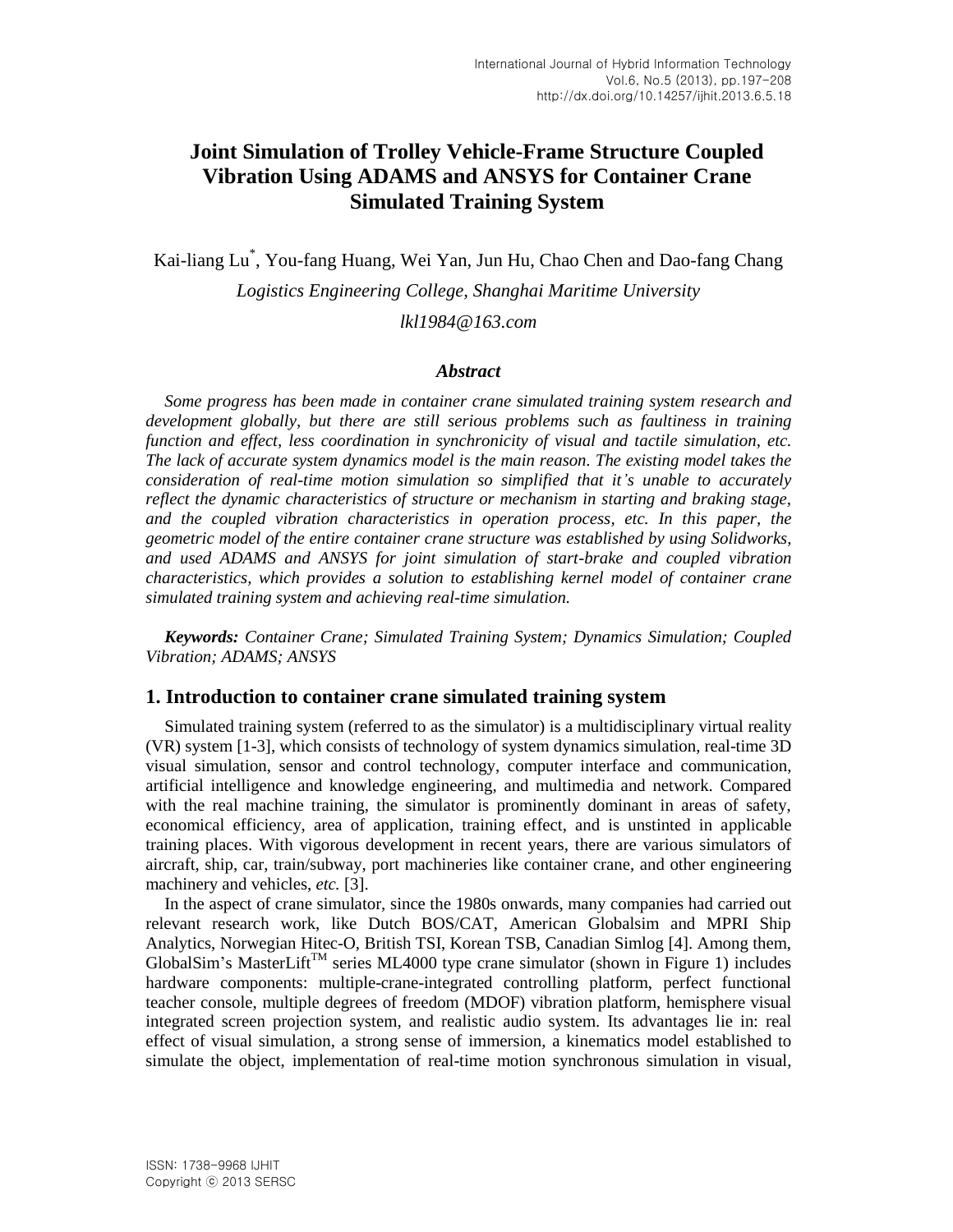tactile and auditory sense. The disadvantage is the vibration platform cannot simulate simultaneously the vibration of dynamic seat with the visual simulation.



(a) System panorama (b) Visual simulation screen

# **Figure 1. GlobalSim Company's ML4000 type crane simulator of MasterLiftTM series**

Many domestic research institutes had begun to research and develop crane simulator from late 1990s, such as Shanghai Maritime University, Wuhan University of Technology, Water carriage research institute of Ministry of Communications, *etc.* [1-5]. The current status and characteristics of technology can be summarized as follows. In the aspect of simulation model and its solution methods, the vehicle – pendulum dynamic model is widely adopted, which is based on the principle of theoretical mechanics; According to the mechanical transmission theory, list transmission equation of gantry travel, trolley travel and hoisting mechanism; Using explicit numerical integration algorithm combined with predictor-corrector formula to calculate the dynamic response. In the aspect of visual simulation, the real-time visual model is mainly established by MultiGen Creator software, and Vega or OpenGVS for graphics driving according to the dynamic response data. In the aspect of tactile simulation, a beneficial attempt has been done reported in the literature [5], where the control scheme of servo motor, electric cylinder and other composed half closed loops was adopted to design the driver seat single degree of freedom (SDOF) vibration system which can simulate the gantry or trolley travelling vibration. In the aspect of auditory simulation, basically it is recorded on the spot and then playback with the scene. The simulator system structure diagram is shown in Figure 2.



**Figure 2. The simulator system structure diagram**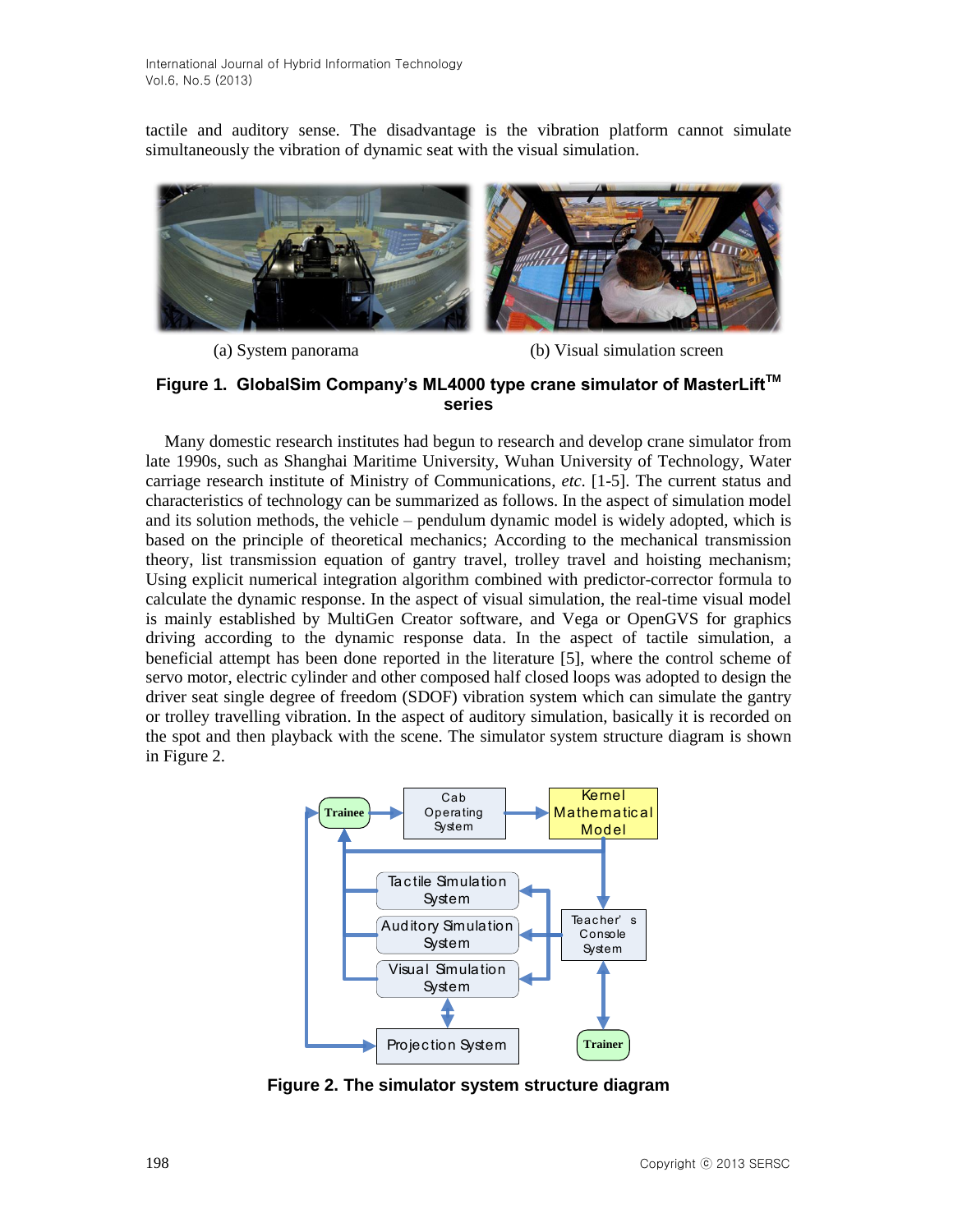Therefore, some progress has been made in container crane simulated training system research and development at home and abroad, especially its visual simulation effect, fidelity of simulation environment has been able to produce good sense of immersion. But there are still prominent problems, such as imperfect training function and effect, discordant synchronization of visual and tactile simulation, mainly exposed in: (1) The image motion in visual simulation based on the laws of physics is too simple, and many key operations like trolley control and spreader on the container cannot be implemented correctly, which is extremely important to driver training. (2) Driving experience feeling (the sense of motion and vibration) failed to be fully experienced, and it is inharmonious with visual simulation motion.

The main reason is analyzed to be the lack of accurate system dynamics model. The existing model, considering of real-time dynamic simulation, is overly simplified. The system degree of freedoms are too small, and the structural deformation and vibration as well as interaction between mechanisms is ignored. Therefore, the simplified model cannot accurately reflect start and brake dynamics characteristics of structure or mechanism, coupled vibration characteristics in operation process, torsional pendulum characteristics of the slingsteel-wire-rope system, and so on. It causes the real-time driver's seat vibration simulation system to fail to response immediately, and it need to collect vibration signals in different conditions on the spot, so it's difficult to ensure synchronization with visual motion.

## **2. Research Review of Dynamics Simulation for Container Crane**

Container crane dynamics simulation is mainly about simulating the structure or mechanism's dynamic characteristics in the working conditions of gantry travel, trolley travel and hoisting. The accurate system dynamics model is the core content; improving the computational efficiency on the premise of the simulation accuracy is the key problem. Computational multi-body system dynamics is an effective way to solve this problem, general and special software are emerging constantly, like ADAMS, DADS, SIMPACK, WorkingModel, Recurdyn, CADAMB and so on [6, 7]. Although the general software can achieve real-time simulation, it can only achieve the data result interaction and it's not easy to do real-time interactive simulation. Therefore, establishing a systemic multi-body dynamics model as the kernel algorithm or developing unique software which can do real-time interaction with visual simulation software is the feasible scheme and key problem of the container crane simulator real-time dynamic simulation. Taichi [8] established the 6DOF trolley travel multi-body dynamics model for driving simulator and achieved the prediction of dynamic system performance and comfort evaluation. The real time solution results were calculated by the approximate analysis method, in the process of trolley travel simulation with the 91dof system. In this case, the real time solution can be achieved by using 2ms as numerical integration time step. Multi-body dynamics model like the simplified model [4, 5], relative to the real system or finite element model, can greatly reduce the degree of freedom of the system and improve the computational efficiency.

Simulating structural coupled vibration characteristics under gantry travel and trolley travel's working conditions is the key issue in real-time dynamic model for the container crane simulator. At present, research on structural coupled vibration problem in container crane and other port machinery has seldom been reported. Lu K.L. [9] had a preliminary discussion to this question, based on the free-interface modal synthesis method, the coupled vibration time-domain responses of a container vehicle-truss bridge system used for transporting containers between the port and the yard in automated container terminal,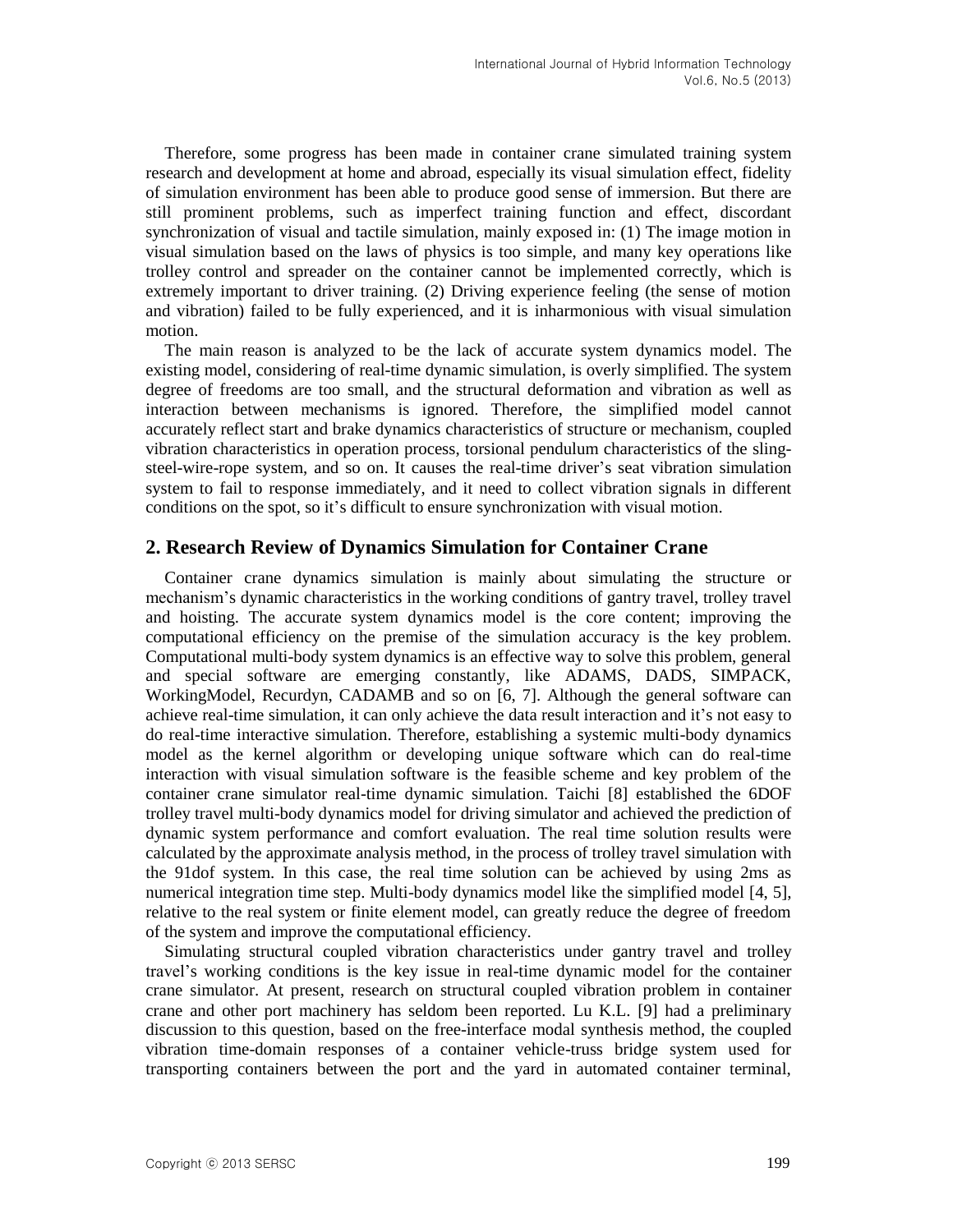inspired by self-excitation including track irregularity and hunting movement as well as wind and seismic load, were obtained, with the methods of theoretical calculation, numerical simulation and miniature model test.

Vehicle and bridge coupled vibration research has been largely carried out in the area of rail transportation [10-12]. At present, multi-rigid body-spring-damper discrete model as the vehicle model while FEM model as bridge model are commonly used. Then the system equation is formed through wheel-rail interaction. Wheel-rail interaction is usually treated in the following three ways: (1) Both measured track irregularity and hunting movement are assumed to be the wheel-rail interaction [10]. (2) Measured or artificial profile of bogie frame hunting movement is considered as the system input [11]. Main parameters of these two ways come from the measured data which can reflect the main character of relationship between wheel and rail. (3) The creep force and kinematical relation of the wheel-rail model can be calculated iteratively by rolling contact theory, such as Hertz theory [12]. Among the three ways, only the last one is able to determine the contact point and contact force of wheel and rail precisely. However, this procedure is very complicated.

If the aim is not the wheel-rail kinematical relation but the coupled vibration response, for real-time simulation, the first two methods are reasonably effective. By means of modal synthesis method we can form the system equation. The equation is usually solved in the time domain due to time-varying.

In summary, establishing an accurate container crane real-time dynamic model and working out a high efficient algorithm with a proper computational accuracy, realizing the visual, tactile, auditory simulation synchronization are all key problems to further improve the systemic sense of immersion and reality for container crane simulated training system. In this paper, firstly, the Solidworks geometric model of container crane trolley travel and frame structure was built. Then, by using ADAMS and ANSYS, joint simulation of start-brake and coupled vibration characteristics of the container crane under gantry and trolley travelling conditions were studied, which provides a solution to establishing real-time kernel model of container crane simulated training system.

# **3. Container Crane Performance Parameters and Geometric Model Building**

#### **3.1 Frame structure**

Taking a certain type of double 40 feet container crane as the analysis object, the container crane structure's basic performance parameters as listed in Table 1.

| <b>Item</b>          |                              | <b>Parameter</b>                |                     | <b>Item</b>          |                  | <b>Parameter</b>              |         |
|----------------------|------------------------------|---------------------------------|---------------------|----------------------|------------------|-------------------------------|---------|
| Rated load<br>weight | Under<br>spreader            | 45T                             |                     | Motor                | Gantry<br>travel | $16\times11$ KW 1750 rpm      |         |
|                      | Main hoist                   | 40 T load                       | $60 \text{ m/min}$  |                      | Boom<br>pitching | $1\times$ 95 KW<br>$1750$ rpm |         |
|                      |                              | Zero load                       | $120 \text{ m/min}$ | Gauge                |                  | 26 <sub>m</sub>               |         |
| Trolley travel       |                              | $150 \text{ m/min}$             |                     | Front/Rear extension |                  | $36 \text{ m} / 12 \text{ m}$ |         |
| Speed                | Gantry travel                | $45 \text{ m/min}$              |                     | Lifting<br>altitude  | Above<br>track   | 27 <sub>m</sub>               |         |
|                      | <b>Boom</b><br>hoisting time | $5 \text{ min}$                 |                     |                      | Total<br>height  | 42 m                          |         |
| Motor                | Main hoist                   | $2\times260$ KW 900/1800<br>rpm |                     | Power<br>source      | Generator        | Main<br>generator             | 1625 KW |
|                      | Trolley travel               | $1750$ rpm<br>$4\times25$ KW    |                     |                      |                  | Vice<br>generator             | 256 KW  |

**Table 1. Basic performance parameters of the container crane**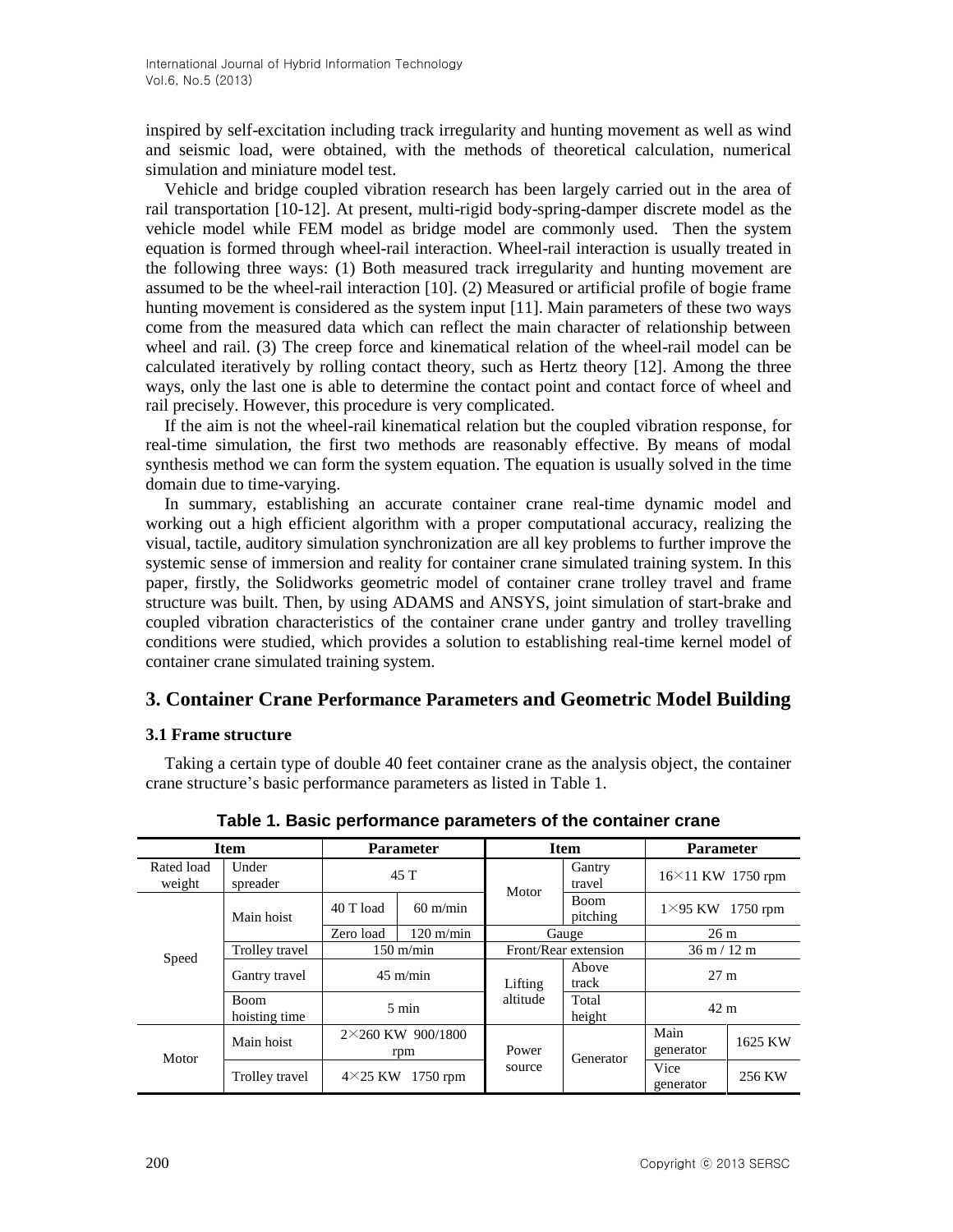Solidworks is currently one of the most widely used three-dimensional modeling software. With the advantages of simple operation, rich functions, it can perform 3D modeling accurately, reduce error in the design process and improve the quality of the products. The geometric model of container crane frame structure was built by using Solidworks. Main structure materials are 16Mn and Q235, by proper simplification, the geometric assembly model of container crane structure is shown in Figure 3.



**Figure 3. Frame structure geometric model Figure 4. Trolley structure geometric model**

#### **3.2 Trolley travel structure**

The basic performance parameters of trolley travel as listed in Table 2. Similarly, by proper simplification, the trolley travel structure model finished by Solidworks is shown in Figure 4.

| <b>Item</b>                      | <b>Parameter</b>    | <b>Item</b> |             | <b>Parameter</b>                    |  |
|----------------------------------|---------------------|-------------|-------------|-------------------------------------|--|
| Track Type                       | A75                 | Brake       | <b>Type</b> | $SB8.11 - 355X20 - 30/5$            |  |
| Speed                            | $150 \text{ m/min}$ |             | Torque      | $270$ N·m (rated) 243 N·m (setting) |  |
| Wheel diameter                   | 630 mm              |             | Type        | MLPK6-355X20-J445A                  |  |
| $4\times25$ KW 1750 rpm<br>Motor |                     | Coupling    | Torque      | 1800 N·m                            |  |

**Table 2. Basic performance parameters of trolley travel**

# **4. ADAMS and ANSYS Joint Simulation**

#### **4.1 Generating flexible body finite element model**

The crane frame and gantry travel structure Solidworks geometric models were exported as .iges format file, and then imported into ANSYS for material attribution giving and meshing. After that, the finite element models of flexible body were generated. Take the crane frame structure for instance, nodes of 5570, 5945, 5876 are selected as the marker points, then the model is exported as .x\_t file and finally imported into the ADAMS software. The flexible body ANSYS and ADAMS finite element models (FEM) are respectively shown in Figure 5 and Figure 6.

#### **4.2 Adding constraint**

After importing the model into ADAMS, the relative motion relationship between two separate parts can be defined by the constraints in the software, so that every component can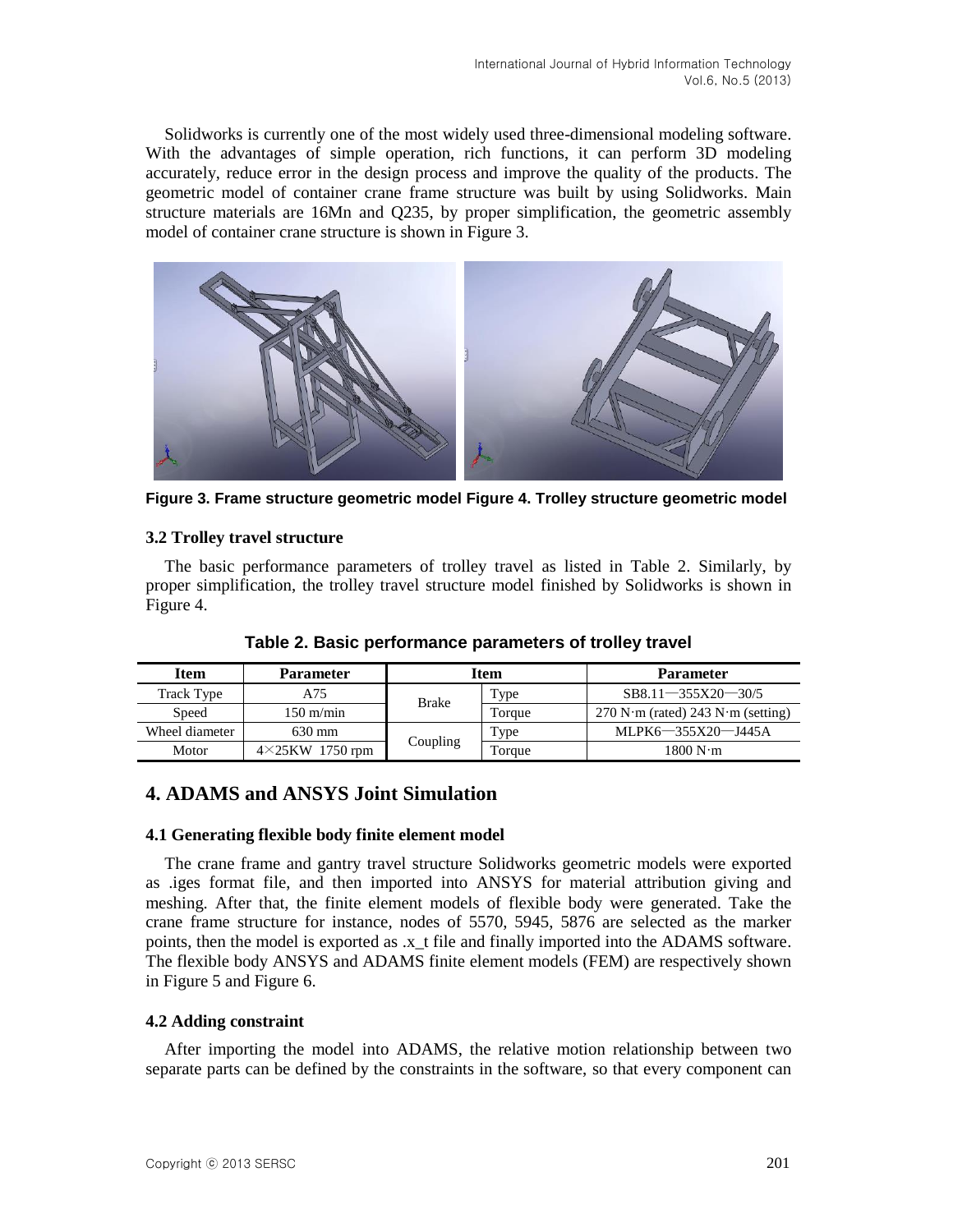be connected as an entirety. The crane ADAMS model consists of 5 parts, including ground, door frame, the front boom structure, front and rear rods, trolley frame. Add a constraint between each two components, which makes the model an entirety. The constraints are as follows: (1) Add 4 rotation pairs to the hinge of door frame and front boom structure; (2) Add 2 rotation pairs to the hinge of door frame and rear boom structure; (3) Add 6 rotation pairs to the hinge of door frame and rods; (4) Add 1 translation pair to the track of trolley frame and front boom structure; (5) Add 1 translation pair to door frame and the ground.





**Figure 5. Frame structure ANSYS FEM Figure 6. Frame structure ADMAS FEM**

# **4.3 Defining drive**

In ADAMS, the drive means that the movement of a component is the function of time. In this model, altogether we need to simulate the movements of three mechanisms and add two drives. The drive of gantry travel is added to the translational joint between the door frame structure and the ground. The drive of trolley travel is added to the translational joint between the trolley frame and the track on the boom. The driving function employed is the step function. To complete a working cycle, it needs hoisting, gantry travel and trolley travel mechanisms working together. And every mechanism runs according to the speed in Table 1 and Table 2. Besides, Table 3 lists the working sequence in the whole simulation process and the expression of the STEP driving function.

| Action                          | <b>Time</b>  | <b>Driving function</b>                                    |
|---------------------------------|--------------|------------------------------------------------------------|
| Gantry travel<br>goes forward   | $0 - 25$ s   | STEP(time, 0, 0, 10, 750)+ STEP(time, 15, 0, 25, -750)     |
| Trolley travel<br>goes forward  | $30 - 55$ s  | STEP(time, 30, 0, 40, 2500) + STEP(time, 45, 0, 55, -2500) |
| Trolley travel<br>goes backward | $60 - 85$ s  | STEP(time, 60, 0, 70, 2500)+ STEP(time, 75, 0, 85, -2500)  |
| Gantry travel<br>goes backward  | $90 - 115$ s | STEP(time, 90, 0, 100, -750)+ STEP(time, 105, 0, 115, 750) |

**Table 3. Working sequence and driving function**

The total time of simulation is 120 seconds. The working condition is the continual process of gantry travel and trolley travel go forward and backward in turns. The driving function of the gantry travel mechanism is: STEP (time,  $0, 0, 10, 750$ ) + STEP (time, 15, 0, 25,  $-750$ ) + STEP (time,  $90, 0, 100, 750$ ) + STEP (time,  $105, 0, 115, -750$ ). The variable of this function is speed. The gantry travel's speed is  $v_1$ =45 m/min=750 mm/s. Both the starting time and the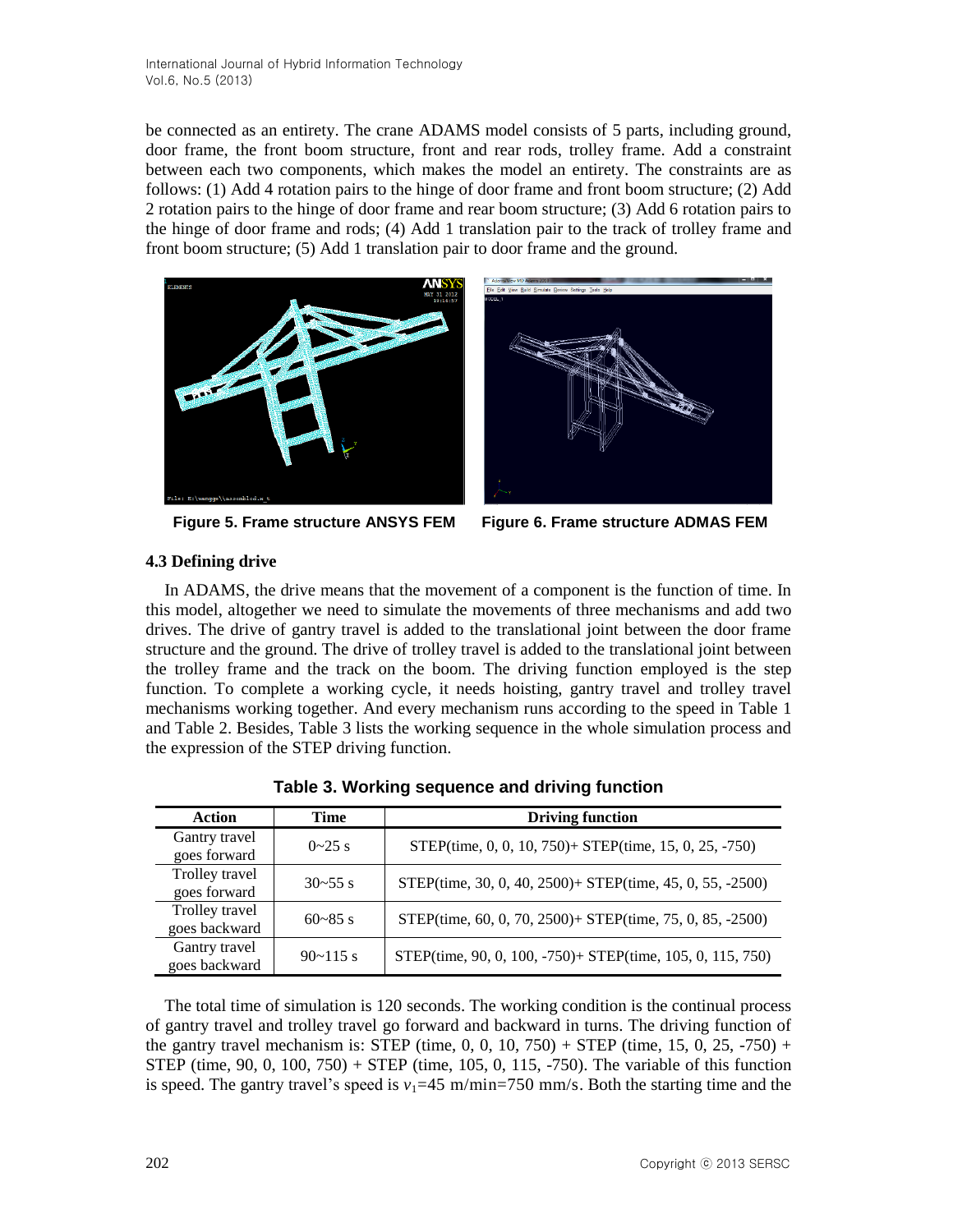braking time are 10 seconds. The driving function of the trolley travel mechanism is STEP  $(\text{time}, 30, 0, 40, 2500) + \text{STEP}$  (time, 45, 0, 55, -2500) + STEP (time, 60, 0, 70, 2500) + STEP (time, 75, 0, 85, -2500). Its speed is  $v_2$ =150 m/min=2500 mm/s. Both the starting time and the braking time are also 10 seconds. The definitions of gantry travel's and trolley travel's driving functions are shown in Figure 7.

| <b>X</b> Function Builder                                                                                                                                          |                      | $-x$                                                                                                                   |
|--------------------------------------------------------------------------------------------------------------------------------------------------------------------|----------------------|------------------------------------------------------------------------------------------------------------------------|
| Define a runtime function                                                                                                                                          |                      | C Full names C Short names C Adams ids                                                                                 |
|                                                                                                                                                                    |                      | 5TEP(time, 0, 0, 10, 750) +5TEP(time, 15, 0, 25, -750) +5TEP(time, 30, 0, 100, 750) +5TEP(time, 105, 0, 115, -750)     |
| ⅎ                                                                                                                                                                  |                      | ٠                                                                                                                      |
| $\vert \cdot \vert$<br>Assist.<br><b>Math Functions</b><br><b>A55</b><br>٠<br><b>ACOS</b><br>AINT<br>ANINT<br>ASIN<br>ATAN<br>ATAN2<br>Chebyshev Polynomial<br>COS |                      | $+$ ,                                                                                                                  |
| COSE                                                                                                                                                               | Getting Object Data  |                                                                                                                        |
| DELAY<br>DIM<br>EXP<br>Pourier Cosine Series                                                                                                                       | Markers<br>▾         | Insert Object Name                                                                                                     |
| Fourier Sine Series<br>Haversine Step<br>$\mathbf{r}$                                                                                                              | Plot<br>Plot Limits  | Verify                                                                                                                 |
| STEP(x, x0, h0, x1, h1)                                                                                                                                            |                      | ОΚ<br>Apply<br>Cancel                                                                                                  |
|                                                                                                                                                                    | (a) Gantry travel    |                                                                                                                        |
| <b>Eunction Builder</b>                                                                                                                                            |                      |                                                                                                                        |
| Define a runtime function                                                                                                                                          |                      | C Full names F Short names C Adams ids                                                                                 |
|                                                                                                                                                                    |                      | 8TEB(time, 80, 0, 40, 2500 1+8TEB  time, 45, 0, 55, -2500 )+8TEB(time, 60, 0, 70, 2500 1+8TEB  time, 75, 0, 85,-2500 1 |
| <b>Math Functions</b><br>$\bullet$<br>Assist                                                                                                                       |                      | $^{+}$ J                                                                                                               |
|                                                                                                                                                                    |                      |                                                                                                                        |
| <b>ABS</b><br>ACO 8<br>AINT<br><b>ANINT</b><br>ASIN<br><b>ATAN</b><br>ATAN2<br>Chebyshev Dolynomial                                                                |                      |                                                                                                                        |
| cos<br>COSH                                                                                                                                                        | Getting Object Data  |                                                                                                                        |
| DELAY<br>DIM                                                                                                                                                       | ╺║<br>Markers        |                                                                                                                        |
| RKP<br>Fourier Comine Series                                                                                                                                       |                      | Insert Object Name                                                                                                     |
| Fourier Sine Series<br>Naversine Step<br>$\left  \cdot \right $                                                                                                    | Plot Limits.<br>Plot | Verify                                                                                                                 |

(b) Trolley travel

# **Figure 7. The definition of gantry travel's and trolley travel's driving functions**

#### **4.4 Coupled vibration response result**

In the working condition of gantry travel, the entire crane frame structure experiences the processes of acceleration, uniform and deceleration. The gantry travel speed time-history curve is shown in Figure 8(a). It can be seen that: Between  $0 \sim 10s$ , the frame structure is in accelerated motion, the velocity comes to maximum and then in uniform motion; Between 15~25s, the frame structure begins to decelerate; Between 90~115s, repeat the above motion again. Thus, the start or braking movement under typical working conditions during gantry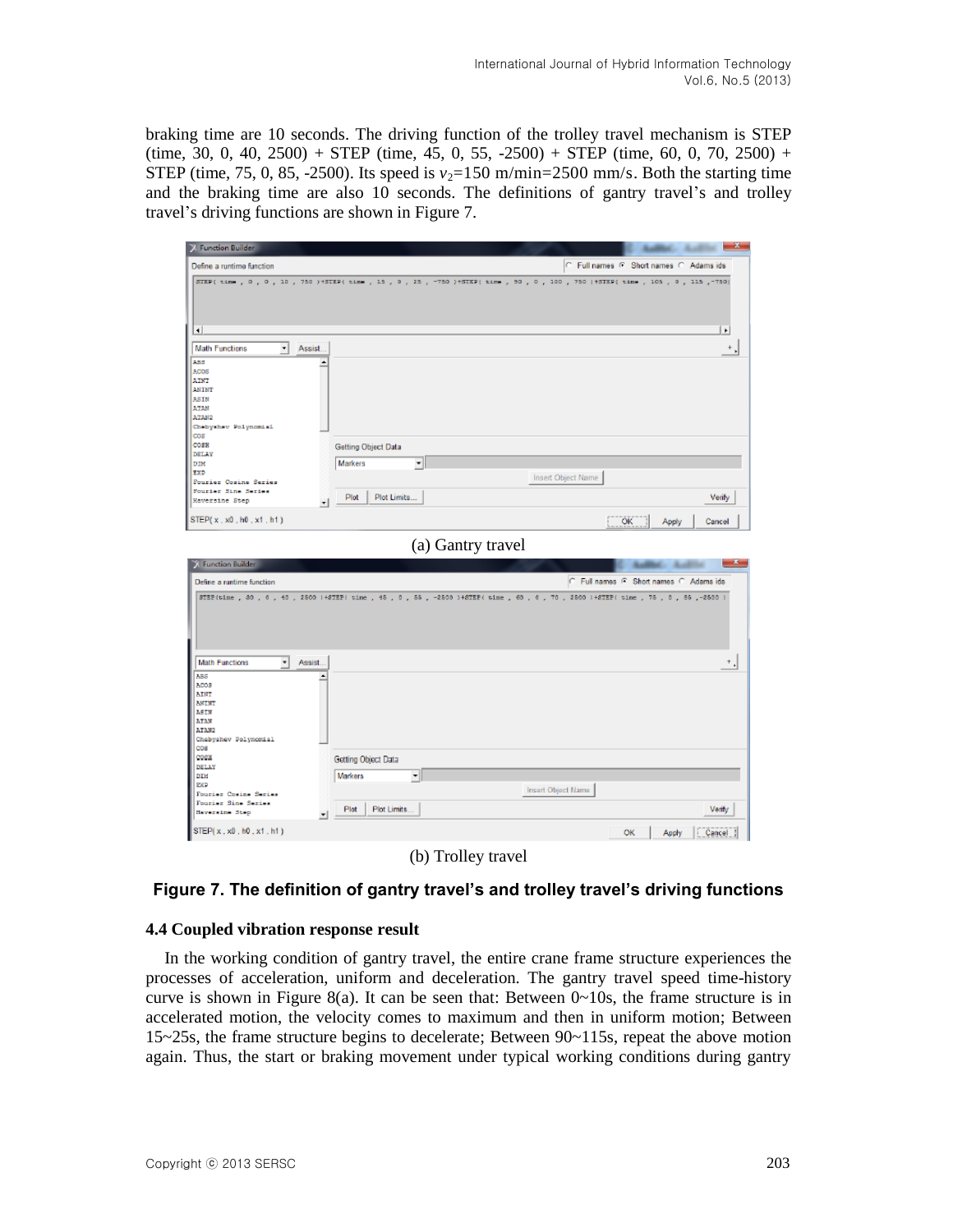travelling can be simulated. The acceleration time-history curve of gantry travel is shown in Figure 8(b).



**Figure 8. Velocity and acceleration time-history curve of gantry travel**

The trolley travel speed time-history curve is shown in Figure  $9(a)$ . It can be seen that: the trolley travel frame structure is in accelerated motion between 30~40s till maximum speed is reached, then the uniform motion; the trolley travel speed slows gradually to zero between 45~55s and between 60~85s the trolley travel repeats the above motion again. Thus, the start or braking movement under typical working conditions during trolley travelling can be simulated. The acceleration curve of trolley travel is shown in Figure 9(b).

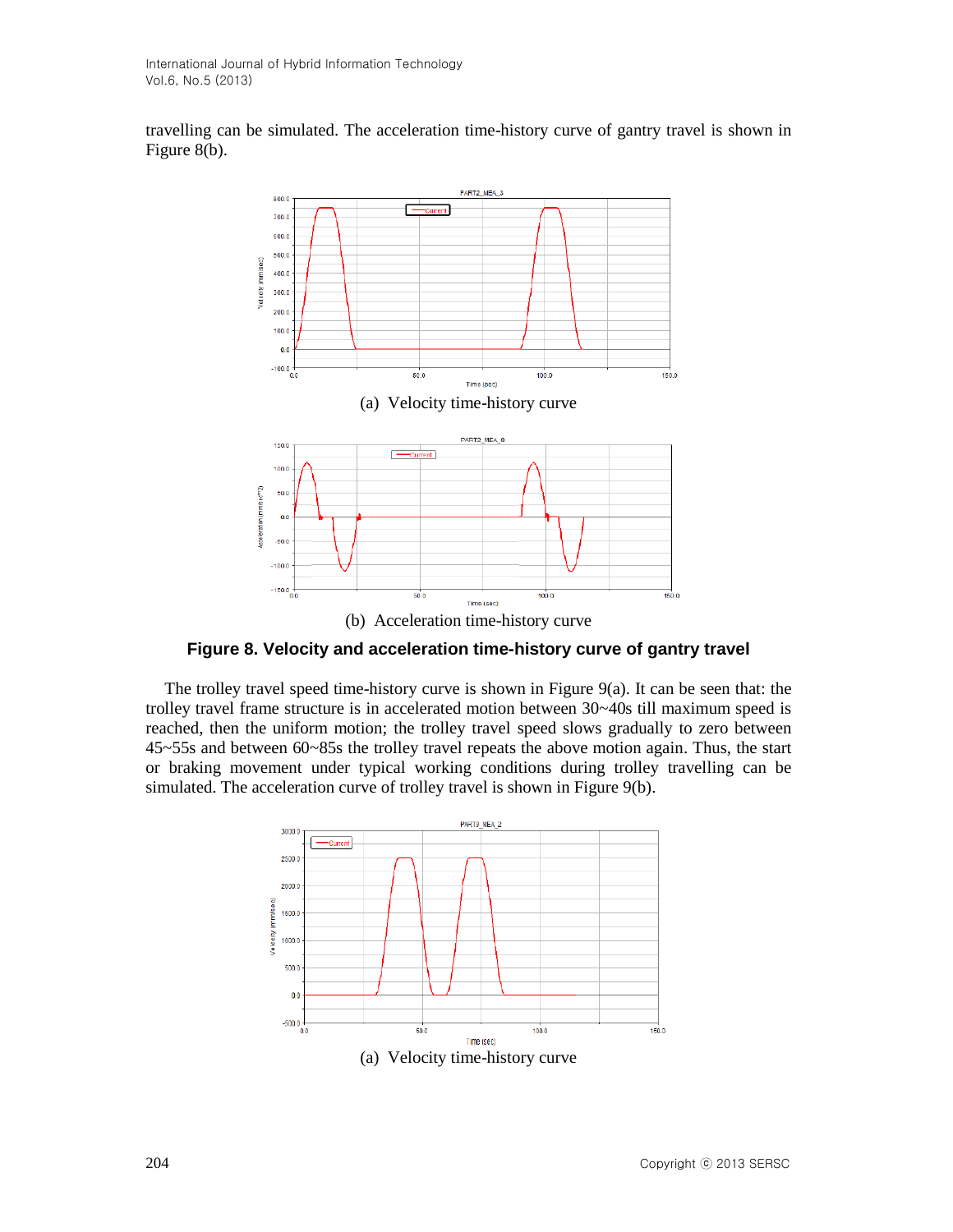

**Figure 9. Velocity and acceleration time-history curve of trolley travel**



**Figure 10. Coupled vibration displacement response time-history curve of boom node**

Coupled vibration displacement response time-history curve of the marker point generated from node 5876 on the rear boom is shown in Figure 10. The boom node's response curve is not consistent with the velocity and acceleration time-history curves of the gantry or trolley travel, but showing a certain degree of randomness. This is indicative of the presence of coupling vibration between trolley vehicle and frame structure.

It is known that, as time goes by, the trolley and boom interacts with each other by contact displacement and force. On one hand, the movement of trolley travel causes the deformation of container crane structure by contact force, container crane structure deformation in turn affects the movement of trolley travel which forms interaction; on the other hand, the trolley travel and container crane structure must satisfy compatibility conditions of force and displacement at the point of contact; then the coupled vibration is produced.

Moreover, the computing time is short, on Dell Precision 4600 workstation (Basic configuration: Intel (R) Core(TM) i5-2520M [CPU@2.50GHz,](mailto:CPU@2.50GHz) 2.49GHz; 3.23G Memory), it takes about 4s to finish one case entire calculation (totally 6000 steps). Thus, it can be concluded that by using Solidworks to create geometric model and the joint simulation of ADAMS and ANSYS, the real-time analysis of trolley vehicle – frame structure coupled vibration can be achieved.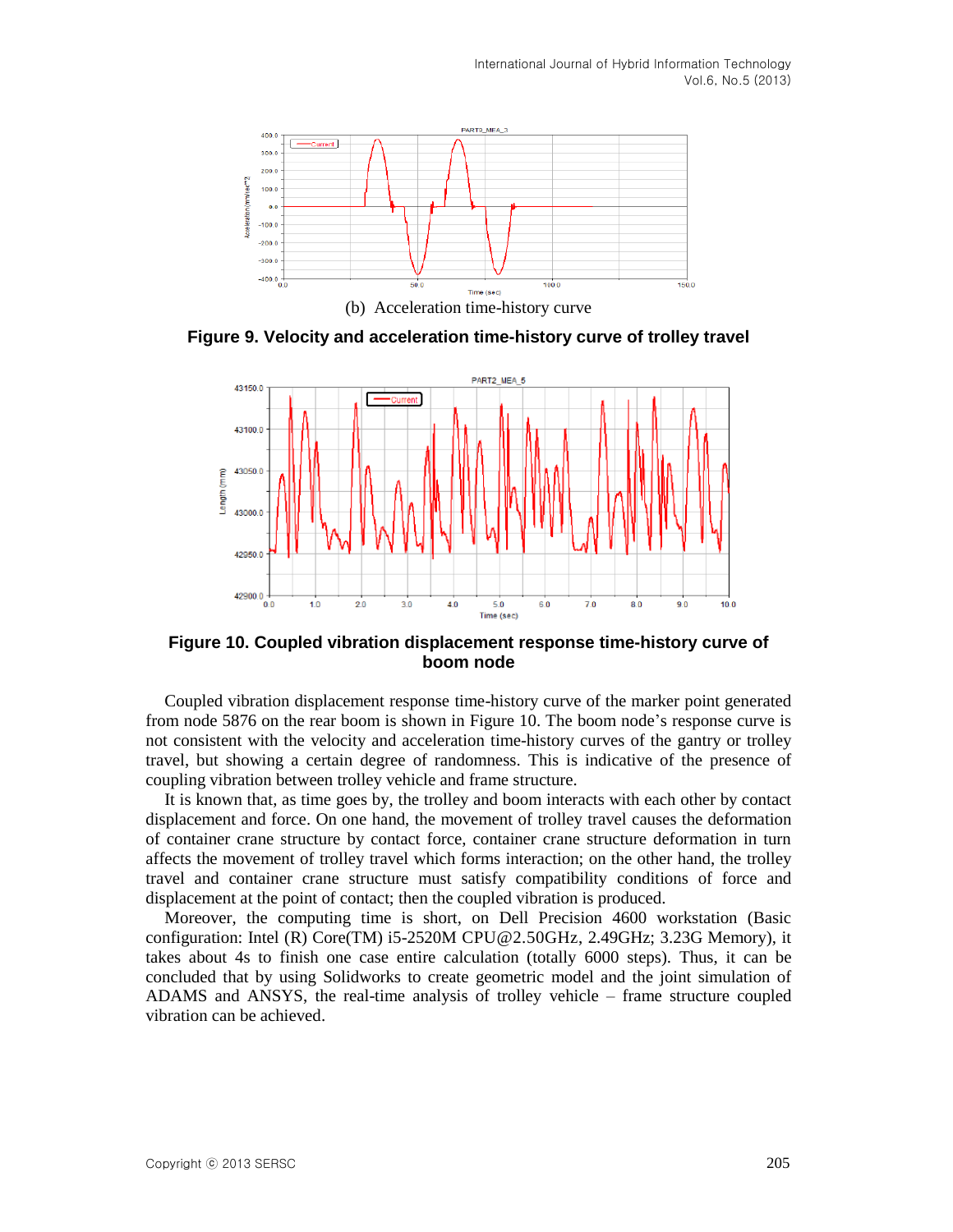# **5. Conclusions and Future Work**

A certain type of double 40 feet container crane was taken as the analysis object. The main structure geometric models of container crane frame structure and trolley travel were established by using Solidworks. Then geometric models were imported into ANSYS to generate flexible body finite element models, combined with ADAMS to create the constraints and define drive. Thus, the container crane dynamics simulation model which can reflect the structural (mechanism) starting and braking dynamics characteristics and the coupling vibration characteristics in the working conditions is formed. The container crane coupling vibration displacement response in the typical working conditions of gantry travelling and trolley travelling was solved. Although the model has been appropriately simplified, the coupling vibration simulation without considering the track irregularity and other factors, the simulation result shows that the method of combining ANSYS with ADAMS to do container crane dynamics simulation providing a feasible solution to establishing kernel mathematic model for container crane simulated training system.

Future research work includes: establishing container crane's structure and mechanism module parametric model, system excitation data acquisition in real machine, study on the effects and sensitivity of various parameters and excitations on the system dynamics, furthermore, building kernel mathematical models and control algorithms for the simulated training system. Then, real-time simulation can be obtained and the visual and tactile simulation synchronization can be improved.

## **Acknowledgements**

This work is sponsored by Shanghai Top Academic Discipline Project- Management Science & Engineering, this paper is supported by Doctoral Fund of the Ministry of Education Jointly Funded Project(20123121120002) and Shanghai Education Committee Project "Shanghai Young College Teacher Training Subsidy Scheme", also supported in part by National Natural Science Foundation project(71101090), Ministry of Transport Research Projects (2012-329-810-180), Shanghai Municipal Education Commission Project (12ZZ148, 13YZ080).

# **References**

- [1] B. H. Wilson, R. R. Mourant, M. Li, *et al.*, "A virtual environment for training overhead crane operators: realtime implementation", IIE Transactions, vol. 30, no. 4, **(1998)**, pp. 589-595.
- [2] H. Dong, G. Xu and D. Chen, "Research on overhead crane training system and its construction based on virtual reality", Proceedings - ICAIE 2010: International Conference on Artificial Intelligence and Education, **(2010)**, pp. 206-209.
- [3] J. Liu, X. Cheng and J. Rao, "Development trend of operation simulator for port cranes", Hoisting and Conveying Machinery, vol. 39, no. 8, **(2006)**, pp. 1-5.
- [4] C. Wang, G. Liang and C. Liang, "The training simulator of container crane", Acta Simulata Systematica Sinica, vol. 14, no. 7, **(2002)**, pp. 904-906.
- [5] X. Jiang and W. Mi, "Design of chair's vibration prompting system based on training simulator", Chinese Journal of Construction Machinery, vol. 2, no. 3, **(2004)**, pp. 319-323.
- [6] B. Rong, X. Rui and G. Wang, "Developments of studies on multibody system dynamics", Journal of Vibration and Shock, vol. 30, no. 7, **(2011)**, pp. 178-187.
- [7] K. Li, Y. S. Qian and D. Xu, "A CA Model of Cultural Transmission and Its Dynamics Simulation", JCIT: Journal of Convergence Information Technology, vol. 7, no. 15, **(2012)**, pp. 90-98.
- [8] T. Shiibaa and Y. Suda, "Development of driving simulator with full vehicle model of multibody dynamics", JSAE Review, vol. 6, no. 23, **(2002)**, pp. 223-230.
- [9] K. Lu, W. Mi, C. Chen and X. Wan, "Container Vehicle-Truss Bridge Coupled Vibration Analysis under Environmental Load for Automated Container Terminal", IJACT: International Journal of Advancements in Computing Technology, vol. 5, no. 4, **(2013)**, pp. 499 ~ 506.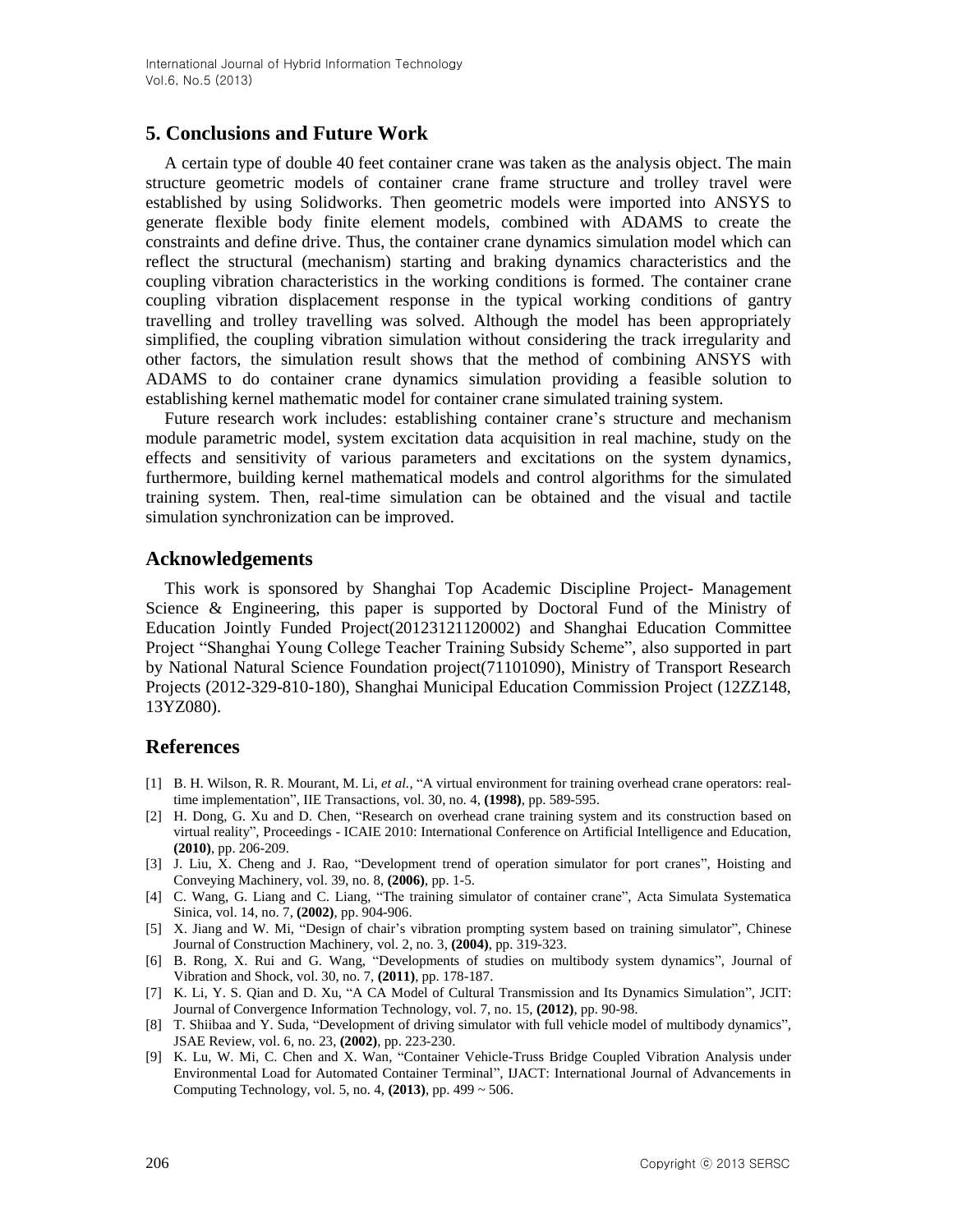- [10] Y. L. Xu, N. Zhang and H. Xia, "Vibration of coupled train and cable-stayed bridge system in cross wind", Bridge Engineering, ASCE, vol. 12, no. 26, **(2004)**, pp. 1389-1306.
- [11] X. Guo and Q. Zeng, "Analysis of critical wind speed for running trains on a schemed Yangtze River Bridge at Nanjing on Jing-Hu high speed railway line", Journal of The China Railway Society, vol. 23, no. 5, **(2004)**, pp. 75-80.
- [12] Y. Li, S. Qiang and H. Liao, "3-D coupled vibration of wind vehicle bridge system", China Civil Engineering Journal, vol. 38, no. 7, **(2005)**, pp. 61-64, 70.

#### **Author**



**LU Kai-liang,** received his PhD from Tongji University, Shanghai, China. Currently, he is working in Logistics Engineering College, Shanghai Maritime University (SMU) as a lecturer. His research interests include port machine structure and system dynamics, theory and method of dynamic design and optimization of structure, *etc.* He has 16 publications to his credit both in international and national Journals. He is a committee member of Shanghai Society of Theoretical & Applied Mechanics, member of China Construction Machinery Society (CCMS), and Logistics Engineering Institution, CMES.